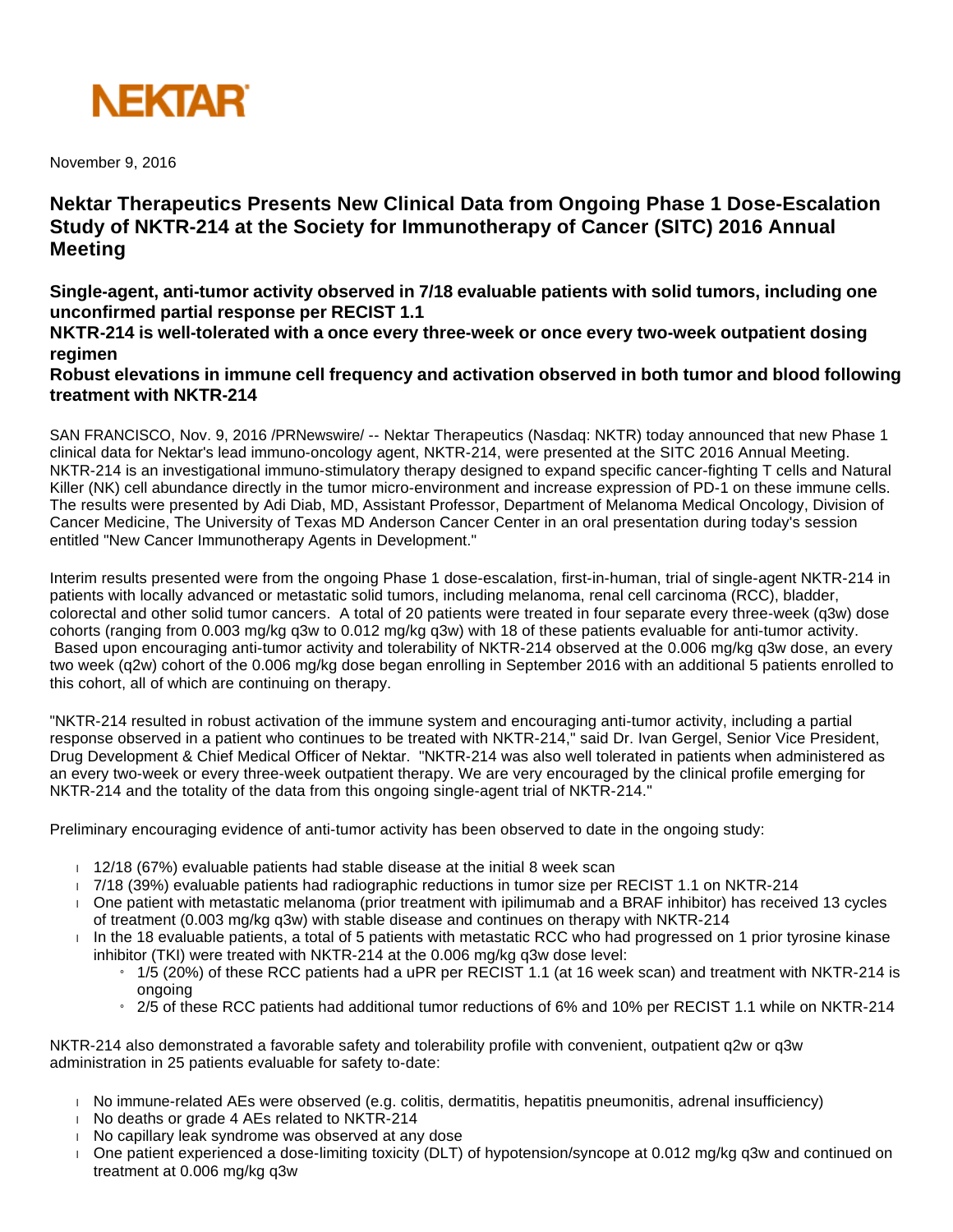- 3/25 patients experienced grade 3 hypotension, which was rapidly reversed with fluid administration and all patients continued on treatment with NKTR-214
- Most common grade 1-2 adverse events were fatigue, pruritis, cough, decreased appetite, pyrexia, and hypotension

Immune pheno-typing was conducted and biomarkers of immune activation were measured in patients with evaluable tumor biopsies and blood samples. Treatment with NKTR-214 produced a robust elevation in immune cell frequency and activation, including:

- Increase in total and newly proliferating (Ki67+) CD4+ T cells, CD8+ T cells, and Natural Killer (NK) cells in 9/9 patients with blood samples evaluated in the trial to-date, with increases of up to 30-fold observed
- Increase in frequency of PD-1+  $T$  cell subsets of up to 9-fold in the blood
- Increase in CD8+ T cells and Natural Killer (NK) cells of up to 10-fold in the tumor micro-environment in patients with evaluable tumor biopsies (pre-dose and post-dose at week 3), with minimal intratumoral changes to T regulatory cells Increase in expression of cell-surface PD-1 on T cell subsets of up to 2-fold in the tumor micro-environment
- Induction of an activation gene signature in the tumor micro-environment, including increases of 5-fold or greater in expression of interferon γ, perforin and granzyme B genes
- Changes in T cell repertoire (TCR), which is a measure of T cell clonality, in the tumor micro-environment

"We are extremely pleased with the single-agent activity of NKTR-214 and the potential of NKTR-214 to transform the immuno-oncology landscape," said Howard W. Robin, President & CEO of Nektar Therapeutics. "As the first I-O agent to demonstrate that it can increase tumor-infiltrating lymphocytes (TILs) and increase PD-1 expression on immune cells in humans, NKTR-214 complements not only existing checkpoint inhibitors, such as nivolumab, but also other I-O mechanisms in development."

In September 2016, Nektar entered into a [clinical collaboration w](http://news.bms.com/press-release/partnering-news/bristol-myers-squibb-and-nektar-therapeutics-announce-oncology-clinica)ith Bristol-Myers Squibb to evaluate NKTR-214 as a potential combination treatment regimen with Bristol-Myers Squibb's Opdivo (nivolumab) in five tumor types and seven potential indications. The Phase 1/2 clinical trials will enroll up to 260 patients and will evaluate the potential for the combination of Opdivo (nivolumab) and NKTR-214 to show improved and sustained efficacy and tolerability above the current standard of care in melanoma, kidney, triple-negative breast cancer, bladder and non-small cell lung cancer patients. The initial dose-escalation trial is underway with Opdivo (nivolumab) and NKTR-214.

NKTR-214 is an experimental therapy designed to stimulate cancer-killing immune cells in the body by targeting CD122 specific receptors found on the surface of these immune cells, known as CD8+ effector T cells and Natural Killer (NK) cells. In preclinical studies, treatment with NKTR-214 resulted in a rapid expansion of these cells and mobilization into the tumor

micro-environment.<sup>1</sup> NKTR-214 has an antibody-like dosing regimen similar to the existing checkpoint inhibitor class of approved medicines. A Phase 1/2 clinical study is ongoing to evaluate single-agent NKTR-214 in cancer patients.

## **About Nektar**

Nektar Therapeutics has a robust R&D pipeline and portfolio of approved partnered medicines in oncology, pain, immunology and other therapeutic areas. In the area of oncology, Nektar is developing NKTR-214, an immuno-stimulatory CD122-biased agonist, that is in Phase 1/2 clinical development for patients with solid tumors. ONZEALD™ (etirinotecan pegol), a long-acting topoisomerase I inhibitor, is being developed for patients with advanced breast cancer and brain metastases and is partnered with Daiichi Sankyo in Europe. In the area of pain, Nektar has an exclusive worldwide license agreement with AstraZeneca for MOVANTIK™ (naloxegol), the first FDA-approved once-daily oral peripherally-acting muopioid receptor antagonist (PAMORA) medication for the treatment of opioid-induced constipation (OIC), in adult patients with chronic, non-cancer pain. The product is also approved in the European Union as MOVENTIG® (naloxegol) and is indicated for adult patients with OIC who have had an inadequate response to laxatives. The AstraZeneca agreement also includes NKTR-119, an earlier stage development program that is a co-formulation of MOVANTIK and an opioid. NKTR-181, a wholly owned mu-opioid analgesic molecule for chronic pain conditions, is in Phase 3 development. In hemophilia, Nektar has a collaboration agreement with Baxalta for ADYNOVATE™ [Antihemophilic Factor (Recombinant)], a longer-acting PEGylated Factor VIII therapeutic approved in the U.S. and Japan for patients over 12 with hemophilia A. In anti-infectives, the company has two collaborations with Bayer Healthcare, Cipro Inhale in Phase 3 for non-cystic fibrosis bronchiectasis and Amikacin Inhale in Phase 3 for patients with Gram-negative pneumonia.

Nektar's technology has enabled nine approved products in the U.S. or Europe through partnerships with leading biopharmaceutical companies, including AstraZeneca's MOVANTIK™, Baxalta's ADYNOVATE™, UCB's Cimzia® for Crohn's disease and rheumatoid arthritis, and Amgen's Neulasta® for neutropenia.

Nektar is headquartered in San Francisco, California, with additional operations in Huntsville, Alabama and Hyderabad, India. Further information about the company and its drug development programs and capabilities may be found online at [http://www.nektar.com.](http://www.nektar.com/)

MOVANTIK™ is a trademark and MOVENTIG® is a registered trademark of the AstraZeneca group of companies.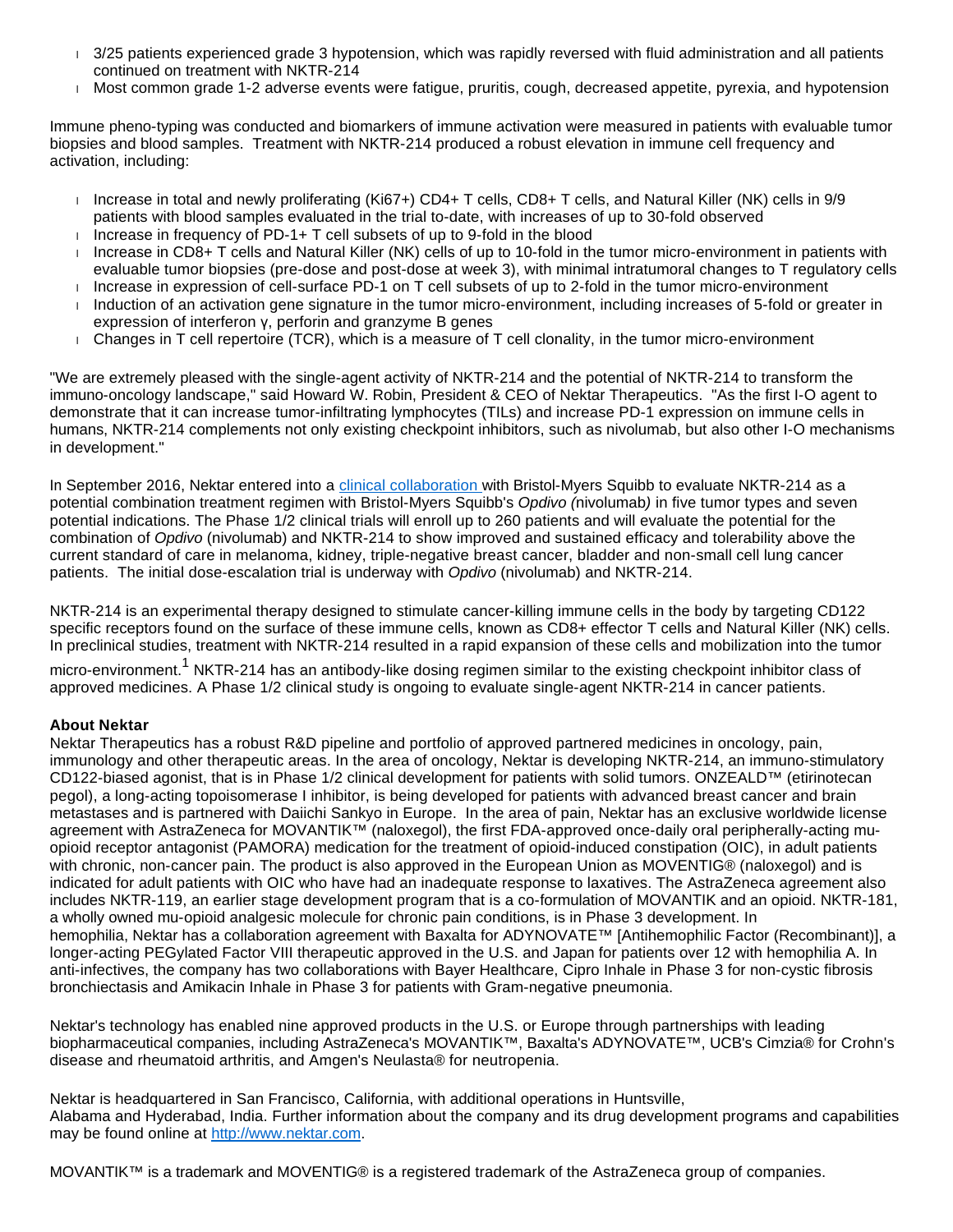ADYNOVATE™ is a trademark of Baxalta Inc.

ONZEALD™ is a trademark of Nektar Therapeutics.

Cimzia® is a trademark of UCB.

Opdivo is a registered trademark of Bristol-Myers Squibb.

## **Cautionary Note Regarding Forward-Looking Statements**

This press release contains forward-looking statements which can be identified by words such as: "anticipate," "intend," "plan," "expect," "believe," "should," "may," "will" and similar references to future periods. Examples of forward-looking statements include, among others, statements we make regarding the potential therapeutic benefit of NKTR-214 for cancer patients, the future clinical development plans for NKTR-214, the potential of NKTR-214 in combination with other immunotherapy agents including Bristol-Myers Squibb's Opdivo (nivolumab), and certain other statements regarding the prospects and potential of Nektar's business, technology platform and drug candidate pipeline. . Forward-looking statements are neither historical facts nor assurances of future performance. Instead, they are based only on our current beliefs, expectations and assumptions regarding the future of our business, future plans and strategies, anticipated events and trends, the economy and other future conditions. Because forward-looking statements relate to the future, they are subject to inherent uncertainties, risks and changes in circumstances that are difficult to predict and many of which are outside of our control. Our actual results may differ materially from those indicated in the forward-looking statements. Therefore, you should not rely on any of these forward-looking statements. Important factors that could cause our actual results to differ materially from those indicated in the forward-looking statements include, among others: (i) NKTR-214 is in early stage clinical development and the risk of failure remains high and failure can unexpectedly occur at any stage for one or more of the cancer indications being studied prior to regulatory approval due to lack of sufficient efficacy, safety considerations or other factors that impact drug development; (ii) data reported from the Phase 1 Trial is interim data only and the final results will change based on continuing observations from patients that currently remain enrolled in the trial (e.g., whether unconfirmed objective responses ultimately become confirmed responses) and additional patients to be enrolled in the trial; (iii) the Phase 1 Trial results for NKTR-214 remain subject to final data gathering and analysis review and confirmation procedures; (iv) the timing or success of the start or end of clinical trials such as those planned for NKTR-214 may be delayed or unsuccessful due to regulatory delays, clinical trial design issues, slower than anticipated patient enrollment, drug manufacturing challenges, changing standards of care, and clinical outcomes; (v) scientific discovery of new medical breakthroughs is an inherently uncertain process and the future success of the application of Nektar's technology platform to potential new drug candidates such as NKTR-214 is therefore very uncertain and unpredictable and one or more research and development programs could fail; (vi) Nektar's patent applications for NKTR-214 may not issue in one or more jurisdictions, patents that have issued may not be enforceable, or additional intellectual property licenses from third parties may be required in the future; (vii) the outcome of any existing or future intellectual property or other litigation related to Nektar's proprietary product candidates, including, without limitation, NKTR-214, is unpredictable and could have a material adverse effect on our business; and (viii) certain other important risks and uncertainties set forth in Nektar's Quarterly Report on Form 10-Q for the quarter ended September 30, 2016 filed with the Securities and Exchange Commission on November 4, 2016. Any forward-looking statement made by us in this press release is based only on information currently available to us and speaks only as of the date on which it is made. We undertake no obligation to update any forward-looking statement, whether written or oral, that may be made from time to time, whether as a result of new information, future developments or otherwise.

## **Contact:**

For Investors: Jennifer Ruddock of Nektar Therapeutics 415-482-5585

Jodi Sievers of Nektar Therapeutics 415-482-5593

For Media: Dan Budwick of Pure Communications, Inc. 973-271-6085 [dan@purecommunicationsinc.com](mailto:dan@purecommunicationsinc.com)

1. Charych, D., et al., Clin Cancer Res.; 22 (3) 2016